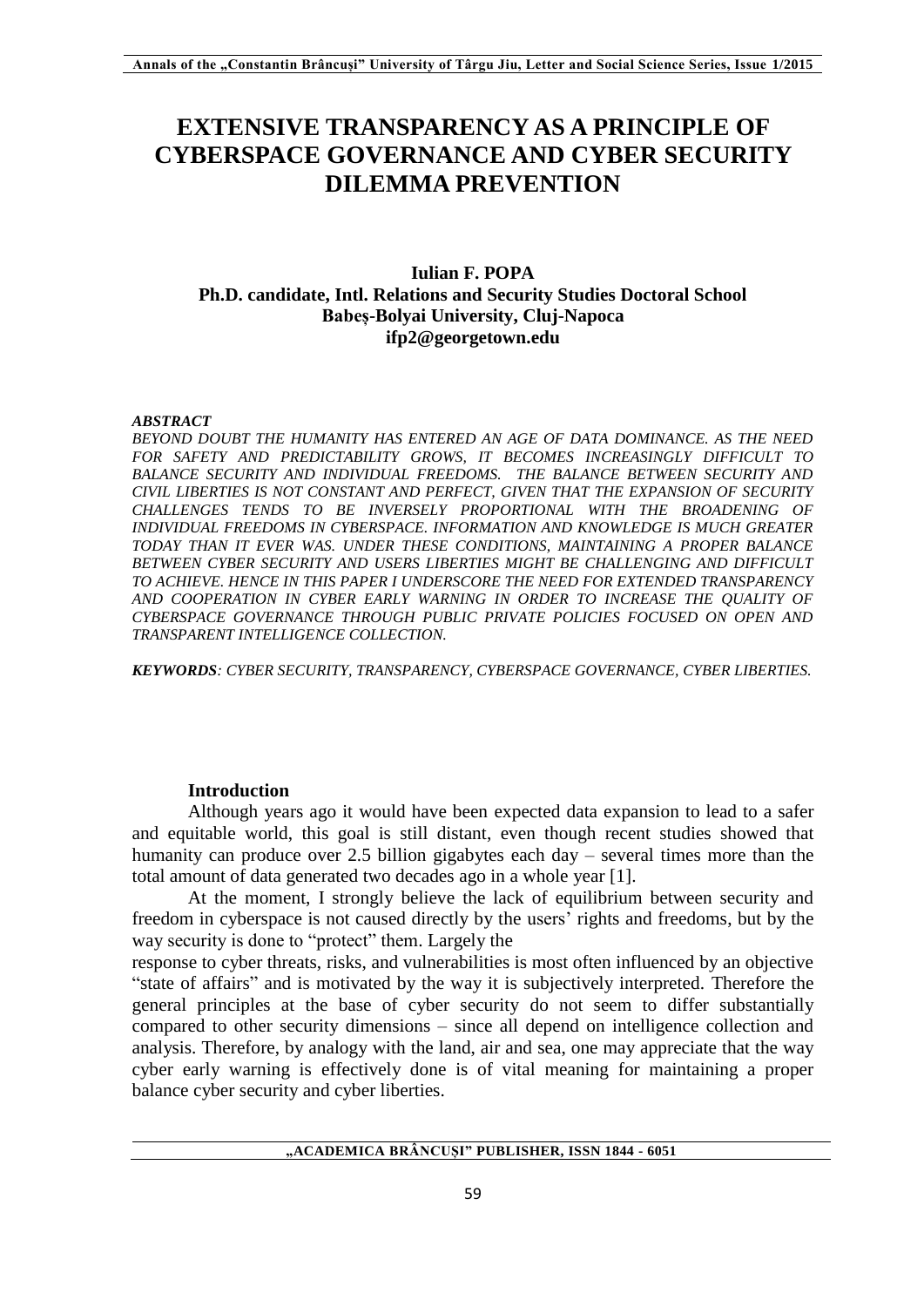## **1. Transpancy and the cyber scurity dilemma**

Concerning early warning, transparency plays a key role in ensuring a durable cyberspace security. As it influences to a significant degree the uncertainty among competitive actors it seems that lack of transparency or is one of the most significant elements which may facilitate the initialization and escalation of a cybersecurity dilemma. Hence the lack of transparency regarding intelligence collection and (mass) surveillance may pose serious unfortunate consequences to the durable development of cyberspace beyond doubt.

As I have underscore previously when tackling the cyber security dilemma [2], the data and information circulating in cyberspace are often a pretext for competitive actors to engage in security spirals or in low-intensity cyberwars due to their natural desire to acquire more power, prosperity, and security. Given the fact that partaking the security dilemma depends on subjective internal and external stimuli which competitive actors take into consideration, we can consider that there is a bi-directional cause-and-effect relationship between the initiation and the escalation of a cyber security dilemma and the way early warning is done on the other side. Therefore I believe that transparency in early warning (data and information collection and analysis) is of vital importance for the initiation and escalation of the cyber security dilemma, because once the dilemma has been initiated, its escalation becomes highly unlikely. Of course such situation disadvantages the non-combatants also or peaceful users of cyberspace whose cyber security ecosystem is seriously affected by the tensions and clashes between the cyber security dilemmas actors. Nonetheless, I noticed that the lack of transparency in early warning is highly likely to suppress many of the cyber liberties that non-combatants enjoy at the moment.

Long story short, compared to other strategic domains, I have noticed that the need for transparency in intelligence collection and exchange should not differ substantially in cyberspace. Of course, slightly different are the means and tools used in cyber early warning. From this point of view, I agree on the need for agility, flexibility, and unified standards is case of cyber security and cyber defense, as the absence of them may increase the odds of a cyber dilemma escalation and may decrease predictability as the tensions between actors grow due to "too much competitiveness". In fact, in cyberspace too much competitiveness may have an adverse effect on a long-term basis, due to the significant broadening of the disparities between actors and their cyber capabilities.

## **2. The need for extended transpancy**

Obviously, 100% transparency is practically impossible and may not even be recommendable as total transparency in terms of security seems highly unfeasible.

On the other hand, from the perspective of good governance, an extended transparency model in early warning may be feasible, in order to offer sufficient guarantees for a peaceful and durable cyberspace development. Although it may pose several disadvantages on a short-term basis, an extensive transparency may generate positive effects for cyber security on a medium-and long-term scale. For instance, extensive transparency may contribute to a drop in both the tensions between the participants in a cyber security dilemma and in the threat level to the cyber liberties of non-combatants. Here the cyber security dilemma shows us that the lack of transparency stimulates competitive actors to develop and use clandestine tools for intelligence collection – as part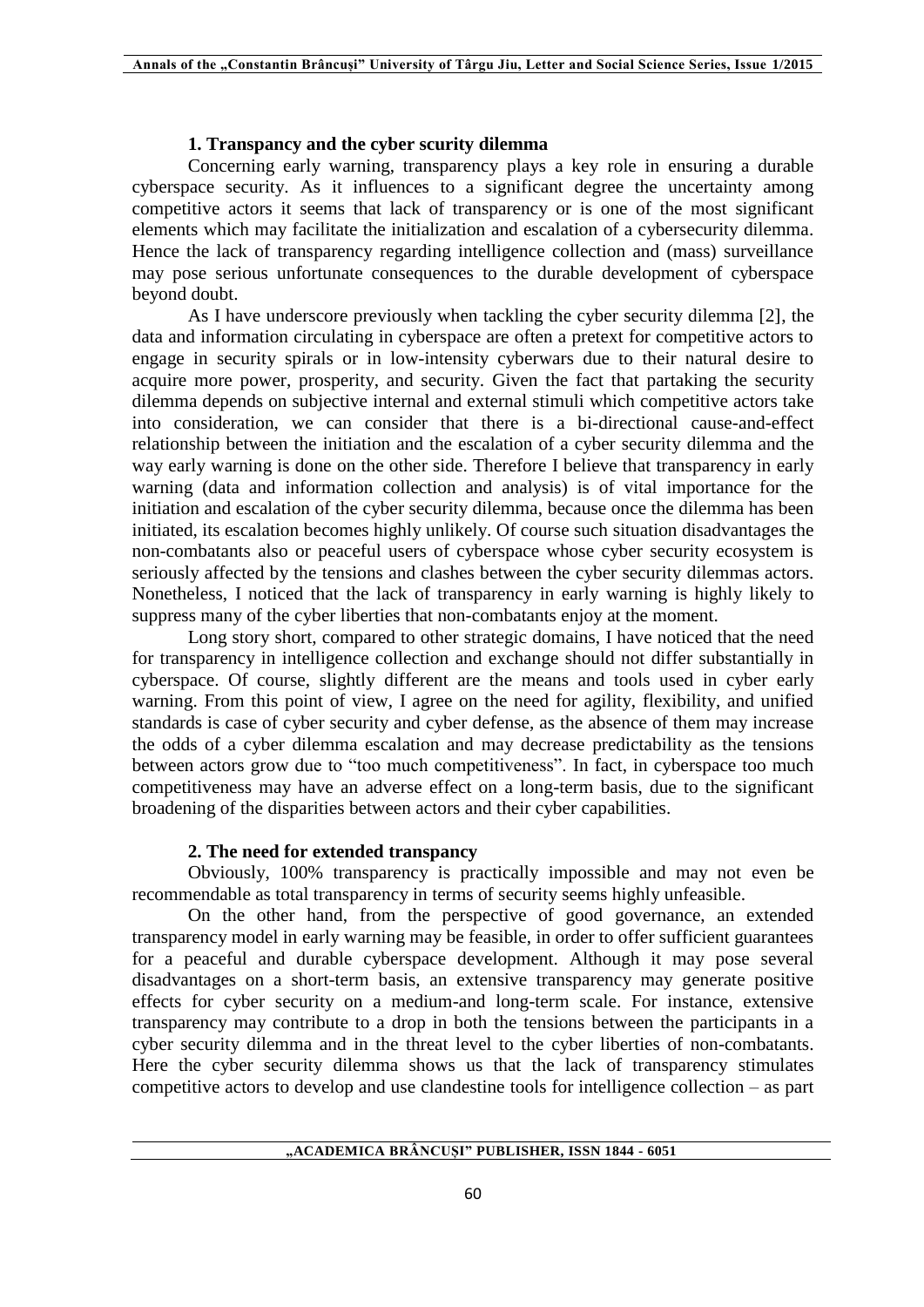of their cyber proliferation programs, thus harming the users' cyber liberties and the neutrality of cyber technologies. We should not forget that in early 2015 the Kaspersky company documented and published important information on the spectacular capabilities of a certain malware was able to remain undetectable – once inserted into the firmware of home devices – and illegally transmit data from the infected devices to others being under the control of a supposed governmental agency[3]. In fact, as many other sources have revealed several classified information on the sophisticated tools used by a series of competitive actors to clandestinely compromise cyber terminals I would not insist on that.

## **3. Transparency as the first step towards a peaceful resolution to the cyber security dilemma**

The first step towards a peaceful resolution of the cyber security dilemma is that transparency to be the rule and only in exceptional circumstances a breach of the rule.

Extensive transparency presupposes the use of data mainly in a peaceful way and in the benefit of durable development cyberspace. Therefore, collecting, exploiting and using data by means that breach rule are contrary to the good governance and cyberspace and should be highly avoided. In fact, transparency and the use of open data do not compromise the idea of security, given that they can contribute to the gathering of more significant and accurate intelligence.

Also, we should bear in mind that the idea of extensive transparency is gaining acceptance among many of the global decision-makers [4] as it fosters the durable development and neutrality of ICT and cyberspace. Actually, I suggest that neutrality and non-proliferation of cyber weapons are essential as they reduce the disparities between competitive actors as well as they concur with the peaceful resolution of the cyber security dilemma.

The advantages posed by open source data for security purposes are remarkable. It is broadly accepted among analysts that open source data have now a greater relevance than in the past. For example, the researchers from the University of Tennessee have been able to predict the location of Osama bin Laden prior to his capture by processing over 100 million open source data through techniques of geo-fencing and semantic analysis. Here some recent experiments confirm that data regarding the state of mind of online users might be used to predict in the future the appearance of great social movements, such as the Arab Spring [5]. Actually, the use of such advanced techniques of data analysis is not very uncommon, since they are frequently used by suppliers of online services or by the social networks in order to gather data and anticipate trends on how to deliver data tailored to the interests of the users.

#### **Concluding remarks**

Indeed, both the cyber security dilemma and good cyberspace governance confirm that the he role of traditional cyber security and defense means (e.g. in depth or perimeterbased) tend to decrease, as underscored previously [6], as long as they fail very often to optimize the agility highly demanded by nowadays security and cyber defense architectures.

In this sense, I observed that the integrated solutions (e.g. Big Data-based) for cyber security and cyber defense are increasingly attractive, since they can overcome many